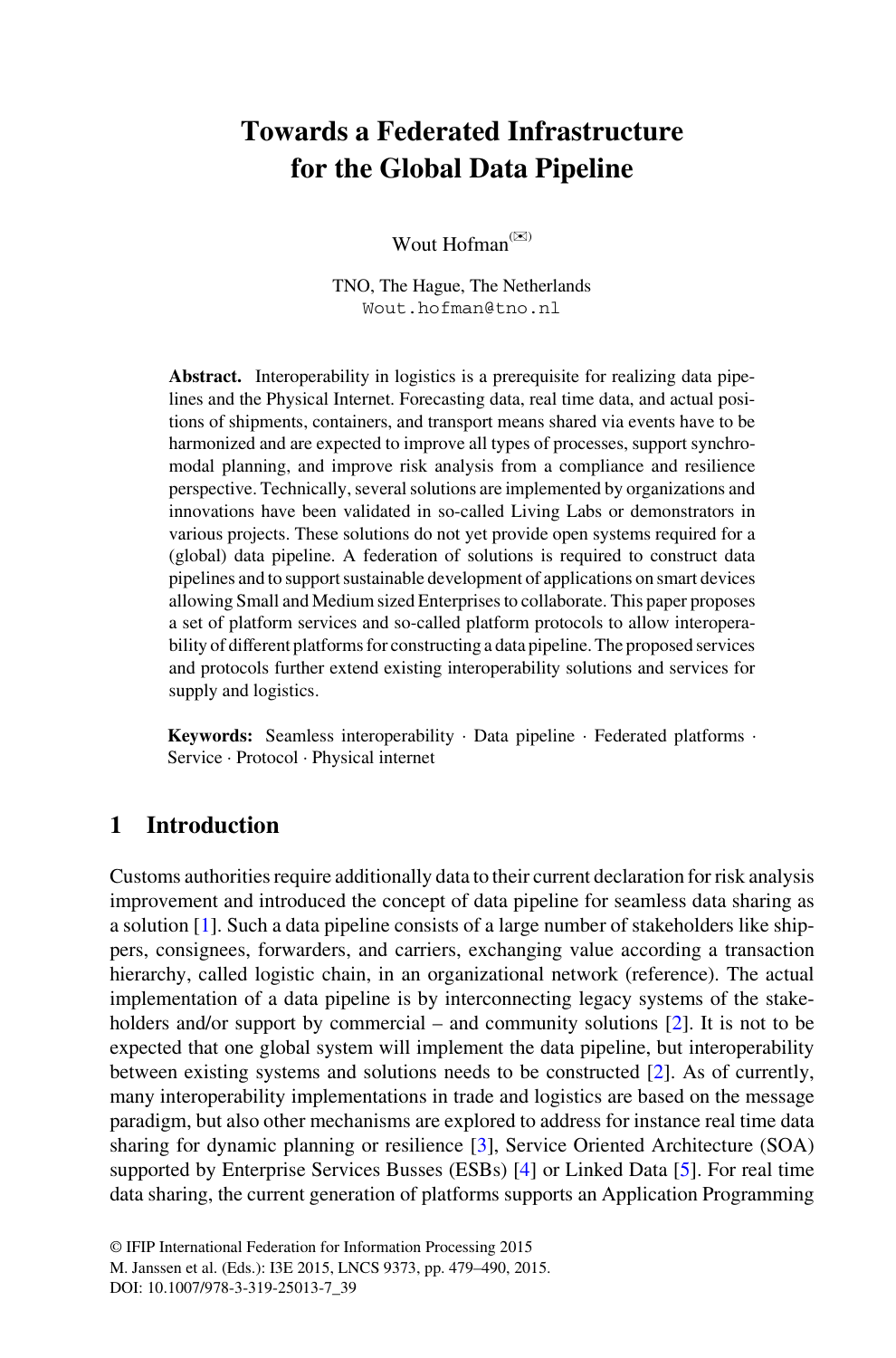<span id="page-1-0"></span>Interface (API) registry [[6\]](#page-10-0), a particular SOA implementation based on the REST protocol. APIs are still technical specifications that require interpretation to derive semantics.

Seamless data sharing between systems and components of different stakeholders requires universal connectivity [[7](#page-10-0)]. In this respect, scoping of specifications is also important like taking a bilateral or multilateral interoperability [[8\]](#page-10-0) or a modeling approach covering organizational chains [\[9\]](#page-10-0). Interconnecting internal business processes resulted in reference models either specifying both processes and data [[10\]](#page-10-0) or only data with a messaging choreography [[11\]](#page-10-0). Implementation of these reference models still lead to closed systems, since, organizations make bilateral or community agreements based on these models [\[12](#page-10-0)]. Several sources [\[13](#page-10-0), [14](#page-11-0)] stress the importance of unambiguous semantics as part of interoperability, but do not address the implemen‐ tation of this semantics in legacy systems or other solutions. It is yet unclear how process aspects need to get addressed in interoperability. Interoperability layering [[14\]](#page-11-0) considers pragmatics without presenting a way to model pragmatics like taking the bilateral or multilateral, chain approach.

A complicating factor is that Small and Medium sized Enterprises (SMEs) cover some 80 % of the logistics market [\[15](#page-11-0)] performing some 20 % of the business. These SMEs have either simple or no IT solutions or systems, but interface manually with systems of their customers, potentially supported by web interfaces. Thus SMEs have to deal with different interfaces to become interoperable with their customers instead of having simple applications running on smart devices with cloud solutions of one or more communities and or providers, since these SMEs operate international and require inter‐ facing with many systems and solutions.

This paper proposes a set of platform services that enables an enterprise to connect once to an infrastructure of federated platforms and compose a data pipeline. Standard‐ ization of this set of services allows development of applications on smart devices, where these applications can interconnect to any given platform thus creating a sustainable business model for app developers in logistics. Each solution provider in this infra‐ structure can have its particular implementation of the services, thus satisfying their customer requirements and have sufficient market share. Firstly, requirements to platform services leading to design choices are formulated and secondly the services and the protocol for platform federation are introduced. The research presented by this paper is based on an action design research approach [[16](#page-11-0)] across several EU funded and Dutch projects addressing interoperability in logistics. Each project has constructed artifacts that do however not meet requirements formulated in [\[7,](#page-10-0) [17\]](#page-11-0).

## **2 Design Choices**

A (federation of) platform(s) has to meet particular user requirements. Since it is fairly complex to assess user requirements for all global data pipelines, those stemming from various European Union (EU) funded projects and literature will be transformed into design choices. An example of a design choice is for instance the support of the messaging paradigm, common to most interoperability implementations between organizations. By making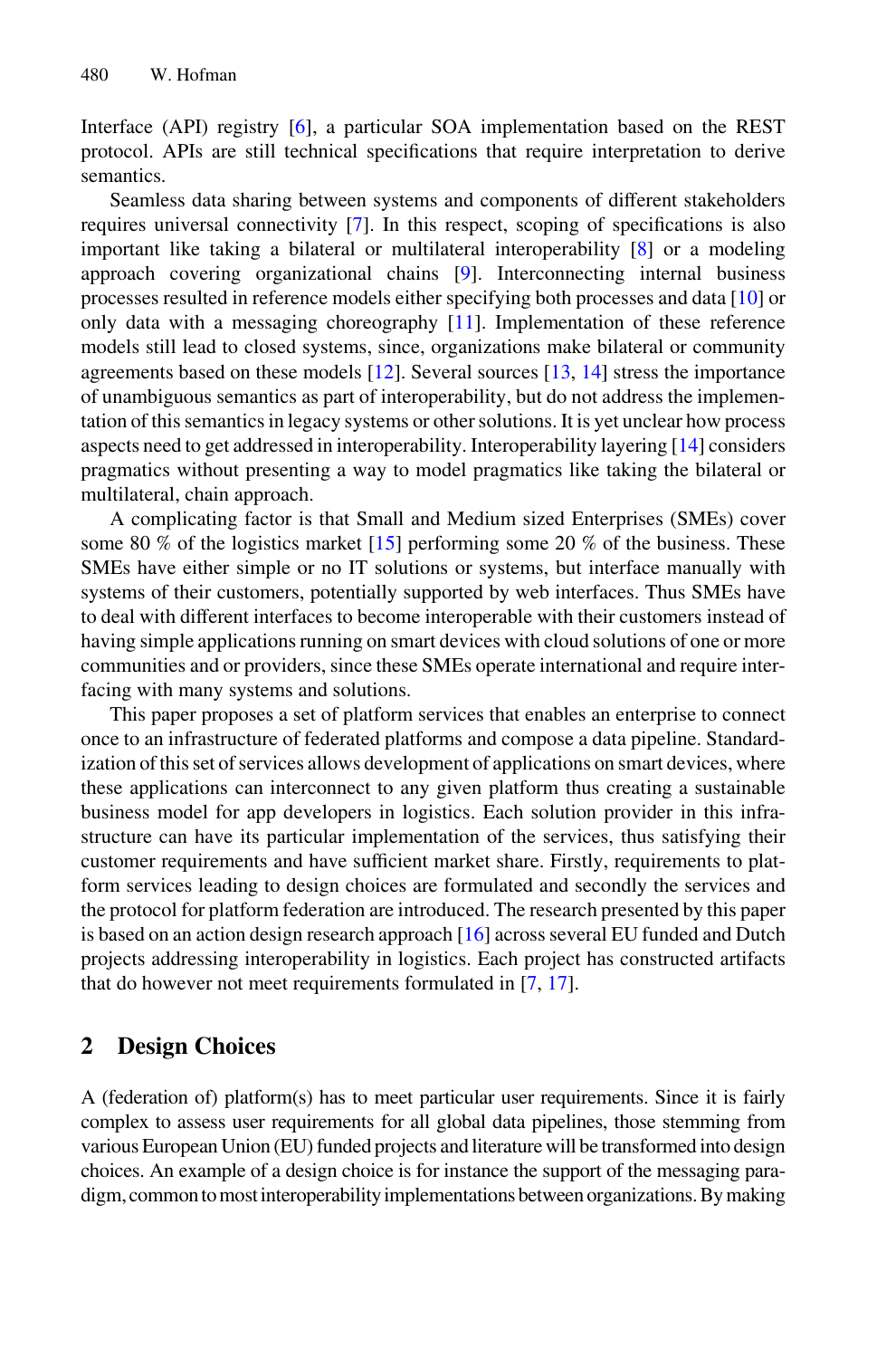these design choices explicit, discussion on their applicability to meet user requirements is supported. Design choices are on distinction of 'service', 'protocol', and 'interface', bilateral versus multilateral business process modeling, semantics, and data governances supported by privacy-enhanced technologies. This section presents choices based on practice inspired research [\[16\]](#page-11-0) and briefly reflects the state of the art in research. It does not pretend to be complete, but identifies some basic research questions. The answers to these questions have to be supported by a federation of platforms; the next section shows the mechanisms to do so. Semantics is core to all choices made.

#### **2.1 Participating in a Federated Infrastructure**

Currently, organizations bilateral or multilateral develop interoperability agreements, encompassing both functional and non-functional aspects, like message implementation guidelines and process alignment, based on open standards or with proprietary formats leading to closed solutions [\[12](#page-10-0)]. Each time a business relation with another enterprise needs to be established, investments in agreements has to be done. Seamless interoper‐ ability  $[7, 17]$  $[7, 17]$  $[7, 17]$  $[7, 17]$  addresses this problem, but does not provide solutions.  $[9, 18-19]$  $[9, 18-19]$  introduce business process modeling either for bilateral or multilateral interoperability as a solution, but [\[20](#page-11-0)] argues to model only behavior between any two peer entities. There are different ways to specify behavior; [[21\]](#page-11-0) provides transaction templates for bilateral interoperability to construct chains. A generic specification of behavior will not be applicable to all resources, since they all have different goals and capabilities [[22\]](#page-11-0). A generic specification can however serve as a reference framework for specifying these particular goals and capabilities.

This paper proposes to apply the concept of 'resource' offering both real time data and providing or requesting logistic services as specified by an 'Information Profile' of such a resource. In this respect, several issues need to be addressed, namely how to express the external behavior of a resource in terms of interactions and semantics. The concept of transaction templates to express external behavior for business transactions can be applied [\[21](#page-11-0)]; other mechanisms like events might be required to share any logistic state changes like arrival of a vessel and delivery of a container at its destination. Semantics of one's profile can be expressed as an ontology, based on a networked ontology of logistics concepts and services (see for instance ontology.tno.nl for a logis‐ tics ontology). Semantics of data and behavior need to have a technical binding to a paradigm like messaging and SOA [[4](#page-10-0)] supported by a syntax like XML or JSON. In case any two communicating organizations have different technical bindings, binding negotiation and a data transformation function have to be implemented, either by a data provider, a consumer, or as service of the federation of platforms (see next section). In case Information Profiles of any two communicating organizations are based on an identical - or matched semantic models, an on-the-fly technical binding by a platform can be constructed, as long as the federation of all platforms support that technical binding.

The concept 'resource' with its 'Information Profile' needs further research and examples stemming from real use cases. These examples are currently developed in EU funded projects like EU FP7 CORE.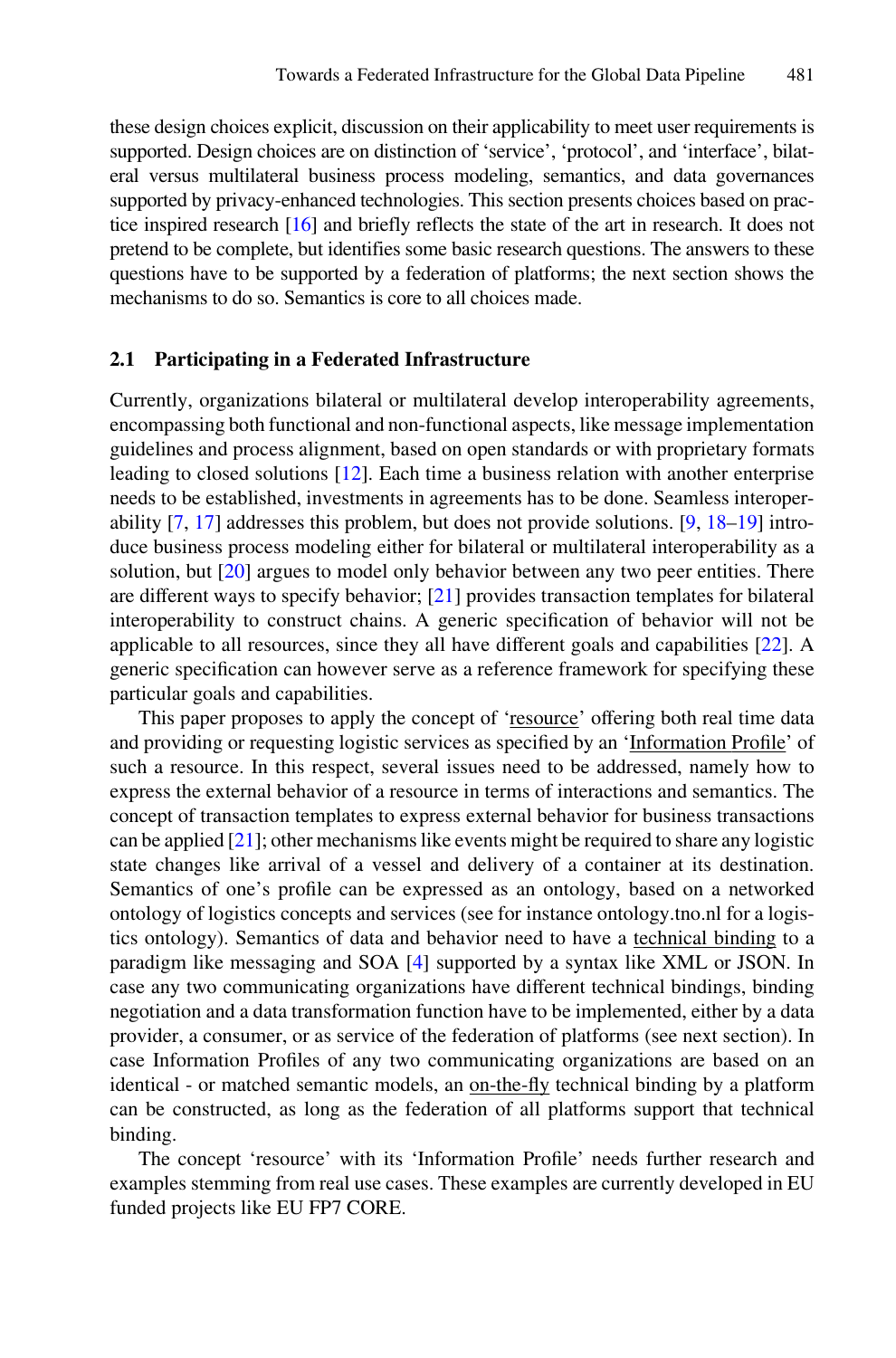### **2.2 Data Governance and Privacy Enhanced Technologies**

Organizations are hesitant in sharing information due to for instance commercial or liability reasons, e.g. the amount of free capacity of a barge might reduce prices, the location of a truck might increase vulnerability for cargo theft or providing real-time and predicted depth of a waterway might increase liability. There are currently a number of barriers that block the adoption of data sharing amongst resources, e.g. data owner‐ ship, privacy, commercial sensitivity, liability, and culture [\[23](#page-11-0)]. In this respect, data and events are classified as:

- Open data. Data is publicly available to everyone. Open data is normally considered to be available without any costs, but in some occasions like the Cadastre data, one needs to pay.
- Community data. Data is shared within a community according agreed rules. Like with open data, one might distinguish free - and paid data.
- Partner data. Data is shared with a specific partner.
- Internal data. Data is only shared within an organization, according internal data policies (Fig. 1).



Fig. 1. Decision support instrument for data sharing [\[23](#page-11-0)]

Data classification has a lifetime, e.g. it may change over time and/or may be applicable for one or more calls or interactions. For instance, available capacity on a trip may be shared only once in a community at the start of the trip or can be updated during the trip. Communities can also be flexible, e.g. organizations can join and leave a community over time.

The previous figure shows the decision model developed by [\[23](#page-11-0)]. It addresses various aspects like data ownership, privacy and commercial sensitivity, and economic aspects,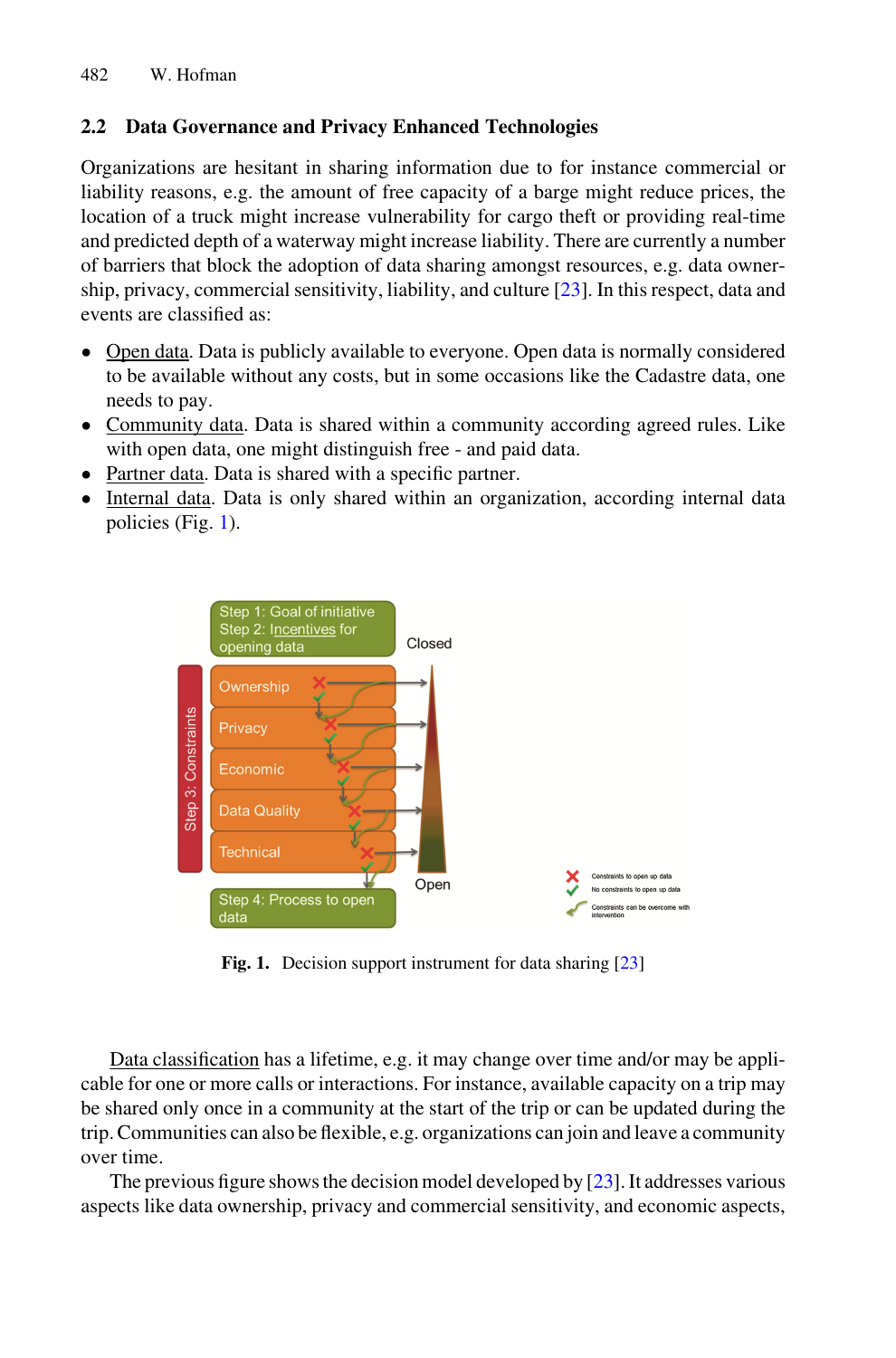resulting in a data policy supported by interventions. Many of these interventions are supported by privacy-enhanced technologies [[24\]](#page-11-0) like identification and authentication, access control, filtering, and homomorphic encryption [[25\]](#page-11-0). One particular technology might support data sharing for one or more decisions, but we have not yet found these for logistics data sharing. For instance, Role Based Access Control expresses access control for internal data, but a more fine grained access control mechanism like Attribute Based Access Control might be required for partner – and community data. Templates for particular roles can be specified to ease the specification of data policies, e.g. a template for a role like a forwarder. These templates are a form of Role Based Access Control that can thus be refined by organizations meeting their particular requirements as they operate in one or more roles. These templates may implement formal restrictions from a liability and financial perspective, e.g. carriers should not receive any data on the content of a container, whilst they are otherwise liable for any damage or loss to the content.

Role – and Attribute Based Access Control can be expressed as an ontology of a set of rules, based on the earlier mentioned networked ontology for logistics. To support global logistics and supply, protocols are required for a federation of identities [[26\]](#page-11-0). Further research is required with respect to the relation between privacy-enhanced technologies as interventions for data governance and implementing these technologies in real world cases.

#### **2.3 Service, Protocol, and Interface**

The Internet design principles of 'service', 'protocol', and 'interface' [\[20](#page-11-0)] are applied for specifying a federation of platforms supporting data sharing between organizations. A federated platform is said to offer a 'service' to back office systems of supply and logistic stakeholders, e.g. the ability to exchange messages, validate the message structure and content, and validate the message sequence, whereas a 'protocol' between any two platforms provides the ability to actually share data with for instance messages. The protocol is the set of agreements for sharing data between any two platforms, independent of a local implementation of the service by each of those platforms to their users, which is called 'interface'. The service is the conceptual representation of this protocol to a one or more back office systems and/or end-user. The same service can be implemented by various interfaces, e.g. a file sharing mechanism or an API can serve as an implementation of a service. In fact, 'interface' is the technical binding of a service offered to back office systems of an organization. The technical binding of an interface can differ from that of an agreed binding of the protocol, which requires transformation by a local implementation of the protocol and service by a platform (Fig. [2\)](#page-5-0).

Introducing these concepts allows conceptually specification of a service and a protocol with different technical bindings, both for the service by its interface and a protocol for interoperability between two local implementations. Complexity reduction of federated platforms is achieved if all participating platforms support the same seman‐ tics and technical bindings of the protocol.

Each service – and protocol primitive has a particular structure with control information and a payload, where a semantic model specifies the semantics of the payload.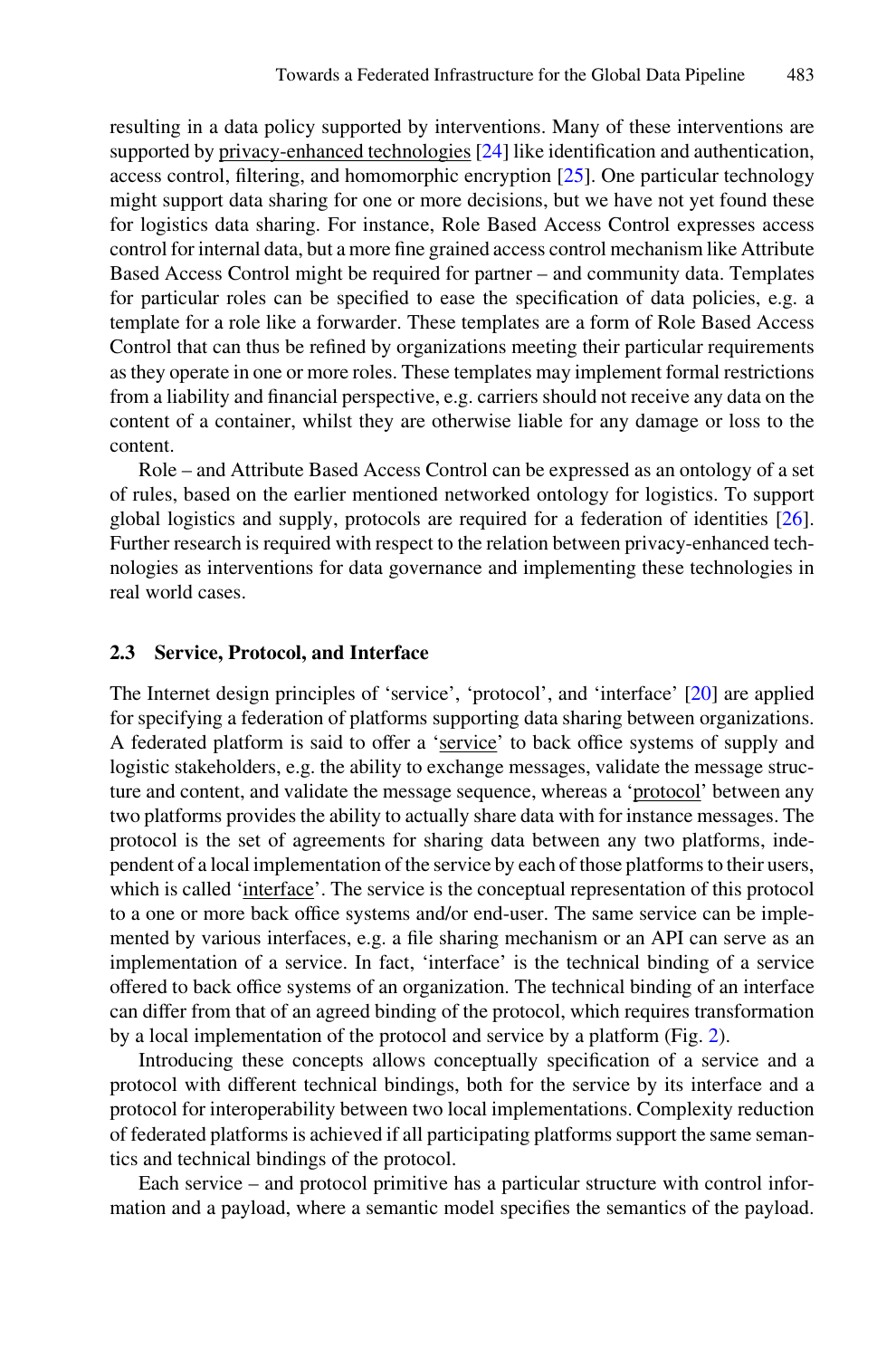<span id="page-5-0"></span>

**Fig. 2.** The concepts service, protocol and interface

Control information of a service primitive is applied by a local implementation for processing that primitive and constructing a protocol primitive with a negotiated - or on-the-fly technical binding (see before). It allows for instance the transformation between a SOA interface of a service to a message based protocol and vice versa. Communication is already implemented by various protocols and is therefore considered out of scope. Thus, the service and protocol for logistics will be elaborated, whereas a local interface is discussed in the next section considering back office integration.

## **3 A Federation of Platforms**

The previous section has introduced a number of research questions and concepts for federated platforms. This section further elaborates the services of a (federation of) platform(s) and its protocol. The services reflect the concept of Information Profile and the support of data governance, all based on networked ontologies.

## **3.1 Federated Platform Services**

A (federation of) platform(s) provides generic services to resources, where these generic services are configured by semantics for a particular application area like supply and logistics. The services can be categorized in two main groups that can be further decomposed (Fig. [3\)](#page-7-0): operational services consider actual sharing of logistics data utilizing various technical bindings and mechanisms; administrative services consider registration and other types of support services for operating a (federation of) platform(s). The decomposed services can be defined as:

• Registration Services. These services support an organization in its registration and connection to a platform (profile specification services) and specify its data policies (data policy specification services).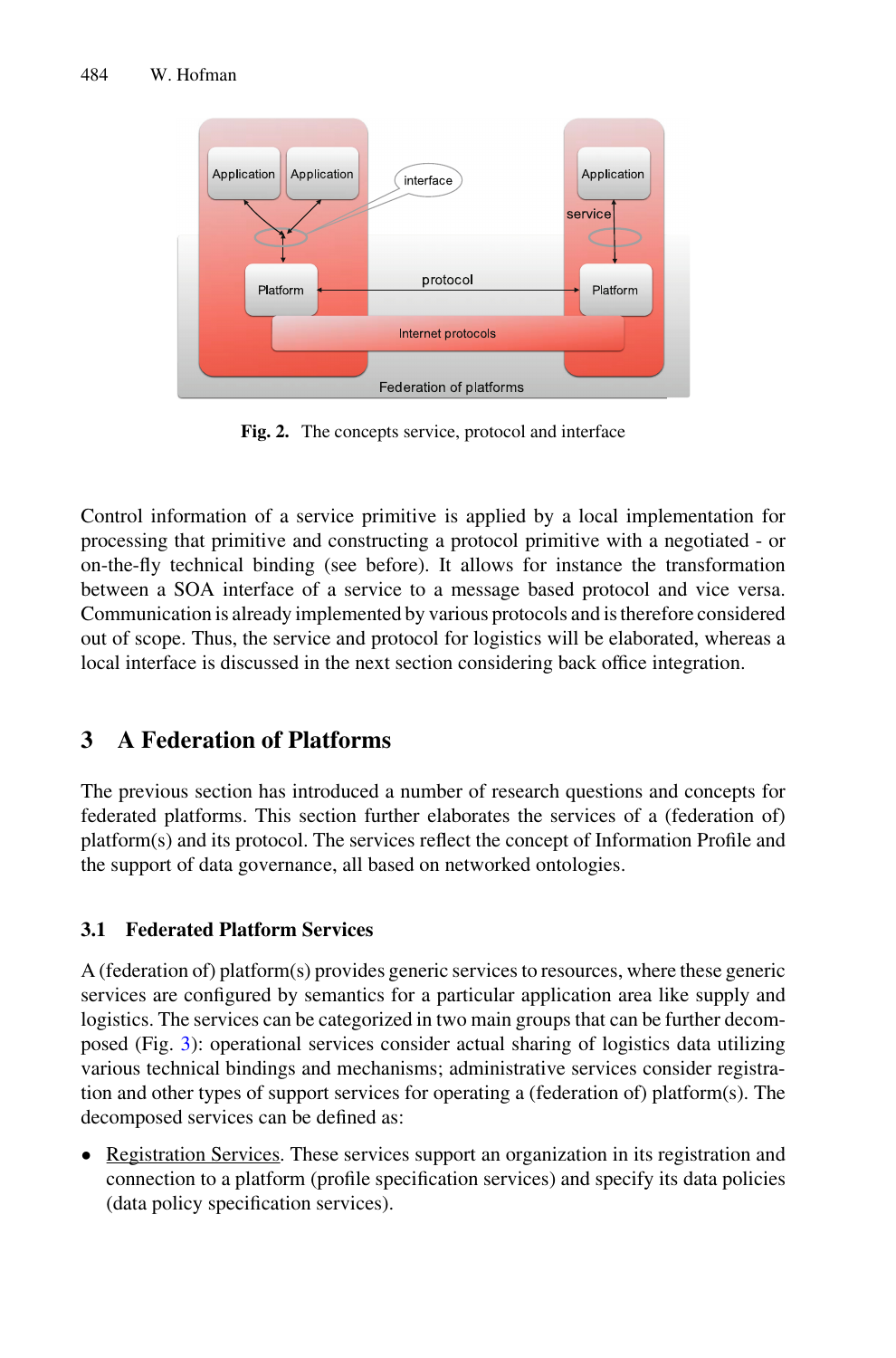- Real time data sharing services. These support data policy negotiation, both for events and data, search for a particular (composite) service matching a goal (matching services), and sharing the state of supply and logistics chains via events (visibility services). Visibility services can be on particular objects like trucks with their location, speed, etc. in an area (geo-fencing), timeframe (time-fencing) or a combination of both [[27\]](#page-11-0). Visibility services can only provide the state of an object or also evaluate the state against requirements, which is supported by (complex) event processing [[28\]](#page-11-0). Matching services can be on search for a (structured set of) profile(s) meeting a customer goal, where a structured set composes a logistics chain or all retrieved profiles exactly meet a customer goal. These matching services can be applied in various ways, e.g. to support synchromodal booking [\[28](#page-11-0)].
- Transaction support service: validating the sequencing of interaction according an agreed transaction protocol specified by a choreography. In this particular case, the initiation and processing of transactions is in applications registered at a platform.
- Data sharing service: reliable and secure exchange of data and events according a particular technical binding, potentially supported by data transformation. Reliability services consider data resubmission in case the receiving platform or application responds and are not always required. The same is applicable for secure data sharing.
- Supporting services. These services support the operation of a federation of platforms providing particular services to platform users. These services not necessarily have a supporting protocol. The following supporting services are foreseen:
	- Semantic services providing the networked ontologies (see Sect. [2\)](#page-1-0).
	- Publish/subscribe services providing the ability to subscribe to particular events, where these events provide state information. Publish/subscribe may require policy negotiation services.
	- Non-repudiation services that provide proof of actual data shared between any two users of a federation of platforms. Non-repudiation services are supported by an audit trail registering all actions in terms of data sharing between any two actors, e.g. sending or receiving particular data with a timestamp, a log containing the actual data that has been shared, and monitoring services providing both access to the audit trail and the log.
	- Accounting and billing services supporting paid data according agreed pricing structures. These services utilize the non-repudiation services.
	- Certification services providing identification and authentication of platform users.

Services are interrelated. Visibility services can for instance use publish/subscribe services and data exchange services for events, transaction support services can utilize data exchange services by messaging and reliability services to assure a reply is received in time. Secure and reliable data exchange is for instance specified by Electronic Business XML with ebMS [[19\]](#page-11-0) and implemented by an eFreight access point [[29\]](#page-11-0). A formal service specification considers the control information and payload [[20\]](#page-11-0), which yet needs to be performed.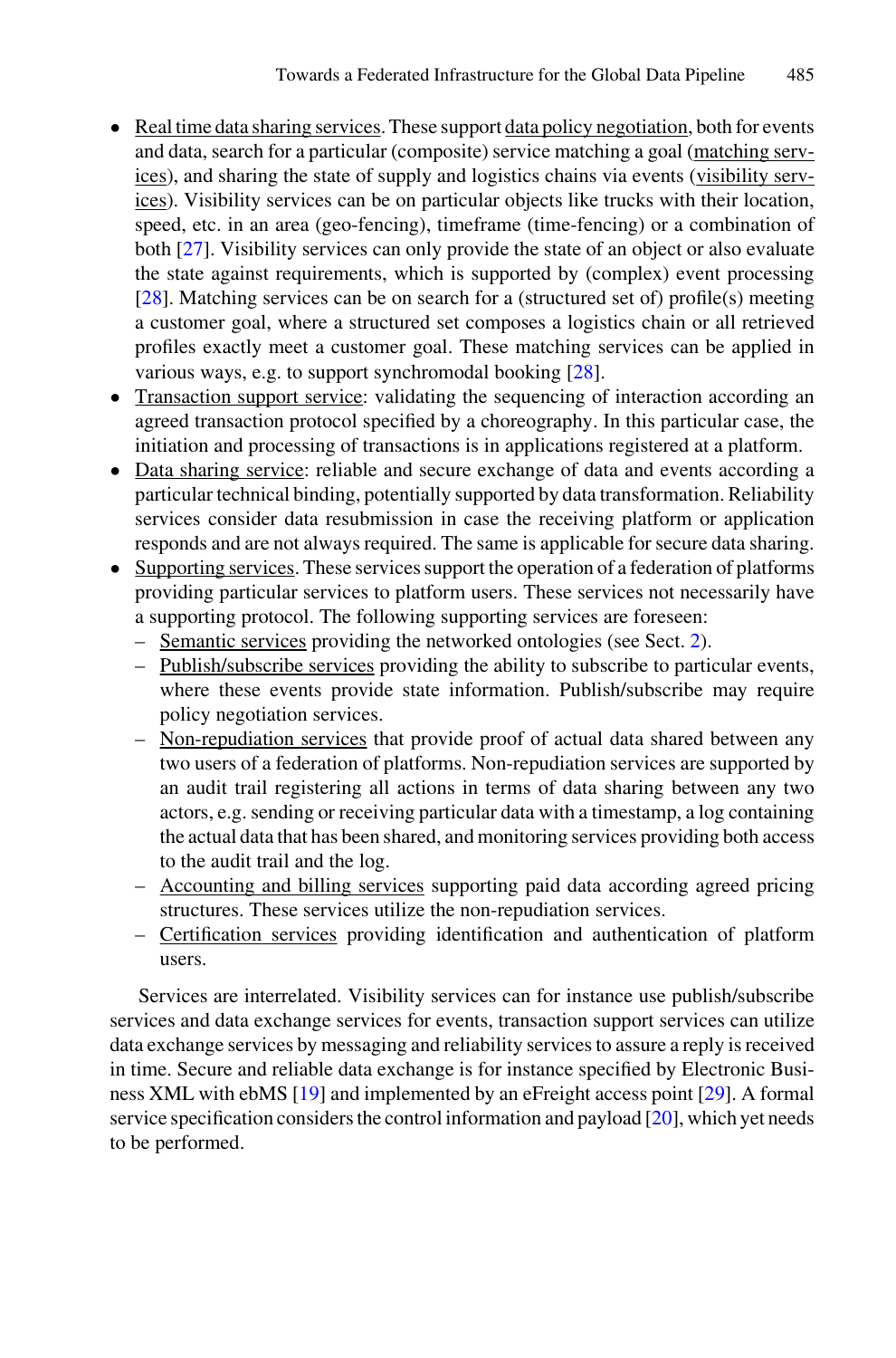<span id="page-7-0"></span>

**Fig. 3.** Federated platform services

## **3.2 Federation of Platforms**

Like the services, the protocol can also be decomposed. The protocol should support each of the services, but some protocols can support more than one service by a different payload of the protocol primitives [[20\]](#page-11-0). The protocol is decomposed as follows:

- Data policy negotiation protocol: negotiate the data that can be shared amongst two organizations.
- Matching protocol: sharing goals and (a structured set of) service(s) to support matching services.
- Visibility protocol: how to access particular data on the supply chain status, e.g. it basically consists of events either received upon subscription or by a query.
- Transaction protocol: the agreed choreography of interactions for transaction support services.
- Data sharing protocol: sharing data between two communicating systems, where the payload is provided by the aforementioned protocols. The data sharing protocol is decomposed in:
	- Binding negotiation protocol: to establish the technical binding for sharing data.
	- Data exchange protocol: the actual sharing of data (and events) according an agreed or selected (on-the-fly) technical binding.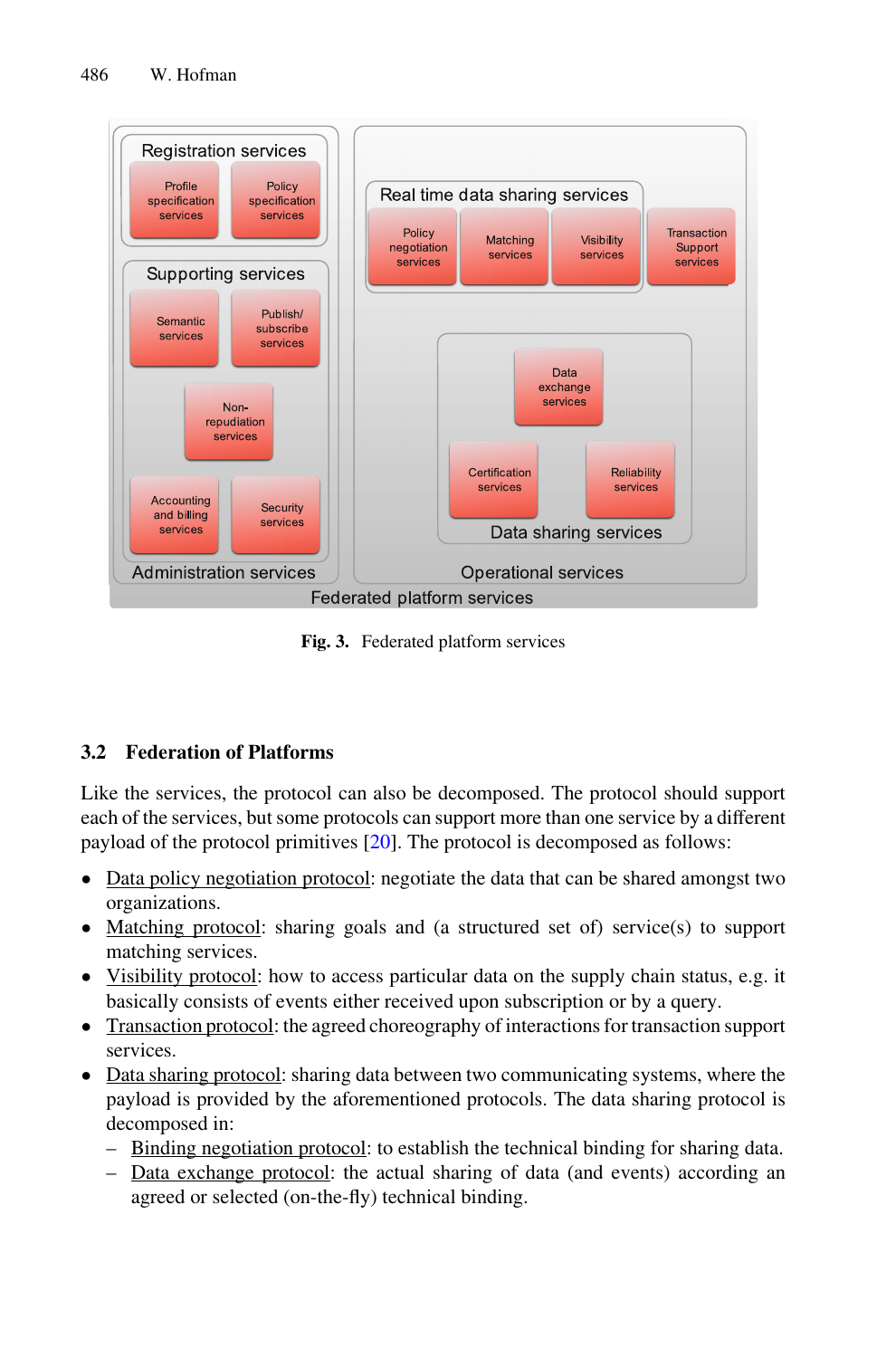- Reliability protocol: resubmission and identification of resubmitted messages, potentially resulting in a receipt acknowledgement, and timers to detect timely replies to support reliability services.
- Security protocol: selecting a secure protocol with agreed certificates, e.g. https.
- Authentication protocol: a protocol for federation between certification authorities to support authentication of an identity [\[26](#page-11-0)].

One might consider to introduce a protocol for supporting registration services, e.g. to share complete Information Profiles and data policies. Such a protocol would provide complete transparency. In our proposed approach, the data negotiation -, matching -, and binding negotiation protocol support this type of transparency, but does not provide a generic data policy of any registered user.

### **3.3 Implementation and Deployment**

There are several ways to implement a federation of platforms, e.g. if any two enterprises are connected to the same platform like a Port Community System, data sharing services between them might be implemented via a database and registration is based on administrative services with a proprietary format. Only in case two enterprises connected to different platforms, the protocols will be required. Currently, most of these protocols are message based (see before).

There are two dimensions to the deployment of the Connectivity Infrastructure, namely an business dimension and ICT dimension. Both will be discussed here. The ICT dimension addresses the development of a local implementation, with potentially different components providing different services and supporting particular parts of the protocol. The following options are feasible:

- Open source: the services are provided by an open source software solution that every resource can implement. Like indicated before, eFreight Access Points provide particular functionality, so do iCargo Access Points in supporting virtualization of logistics actuator objects like containers and trucks [[3\]](#page-10-0).
- COTS (Commercial Of The Shelve): the implementation of the protocol with a local interface to its back office systems based on COTS. The software offering the service and supporting the protocol is licensed to a resource or its owner that implements the functionality. The COTS provider is responsible for correct (and complete) implementation of the protocol.
- Proprietary: the IT department of an enterprise develops the implementation of the protocol or its implementation is outsourced to an external software developer. The implementation can be based on open source solutions and/or components like available integration brokers. The solution is owned by the enterprise (with the exception of COTS components used for implementation) and the enterprise is responsible for correctness of the protocol implementation.

From a business perspective, the service can be implemented in many ways, for instance: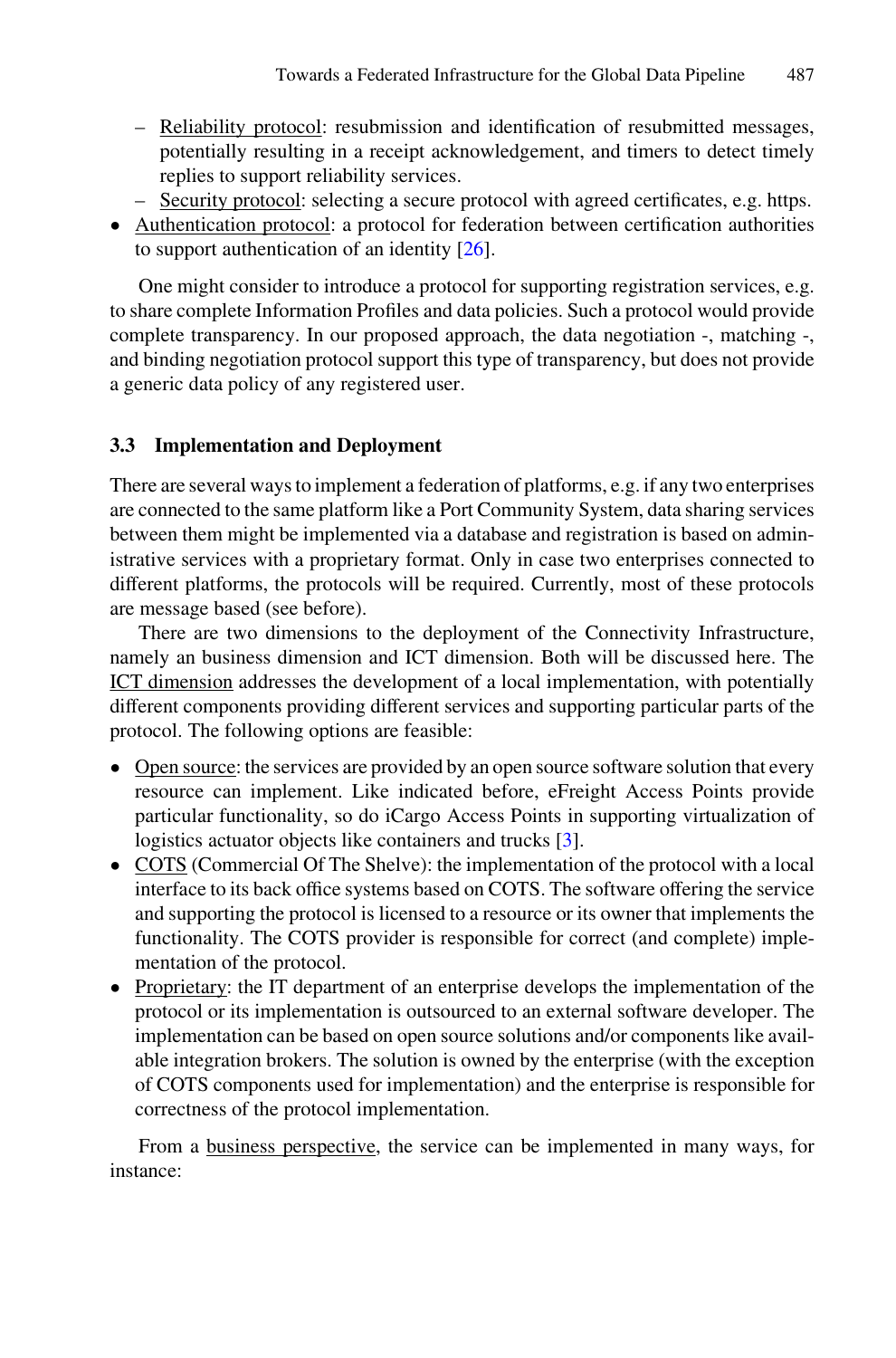- Resource Deployment: each resource implements and operates the protocol by itself. The services are internal to the resource, but utilizing an ICT solution implementing the services reduces development costs. The iCargo Access Points try to provide this functionality [\[3\]](#page-10-0).
- Community Systems: two or more organizations might decide to implement the services themselves with different local interfaces to back office systems and/or enduser functionality. These organizations thus own the community system. Port Community Systems are examples of these types of systems.
- Cloud Platform: the service and the protocol are provided by a platform of a commercial provider. The latter ones can construct their particular solutions on top of the services. Note that this type of solution is identical to telco or other providers offering services with COTS and/or open source solutions for communication protocols.

The services can also be used for open innovation, implying the development of apps for SMEs (see also [www.logicon-project.eu\)](http://www.logicon-project.eu). To support open innovation, the services have to be more tailored to a specific target group of end-users, e.g. barge operators are expected to have other services than truck drivers.

A number of services is currently proprietary to a particular solution, e.g. registration of resources at a community system or cloud platform. These deployment solutions do not yet support the protocol, which makes it difficult to find for instance resources in an infrastructure. Furthermore, these deployment solutions have their specific data policies implemented by message implementation guides, which restricts data sharing across these platforms and require all types of transformations between them.

## **4 Conclusion and Further Research**

The paper presents a set of services for federation of platform solutions and services supported by a protocol for logistics and supply. By standardizing supply and logistics services and their underlying protocol, the so-called data pipeline for interoperability in trade facilitation will be enabled. The services and protocol enable each individual object or actor to act as a information resource with particular capabilities for data sharing. By examples, we have mapped functionality to existing components like developed for eFreight and iCargo. Dedicated solutions and services can be developed addressing particular interoperability aspects like virtualization of actuators representing physical objects like trucks and containers, thus also contributing to the concept of the Physical Internet [[7](#page-10-0)]. Standardisation of services of federated platforms also contributes to development of sustainable business models for deployment of apps on smart devices for SMEs. By separating service and protocol, each resource implementing a protocol stack known to the infrastructure will be able to participate, without additional costs and effort for development of bilateral or community guidelines. Each ICT solution – and service provider will also be able to tailor its services to optimally integrate resources in the infrastructure and provide added value like complex event processing and transformations to these resources.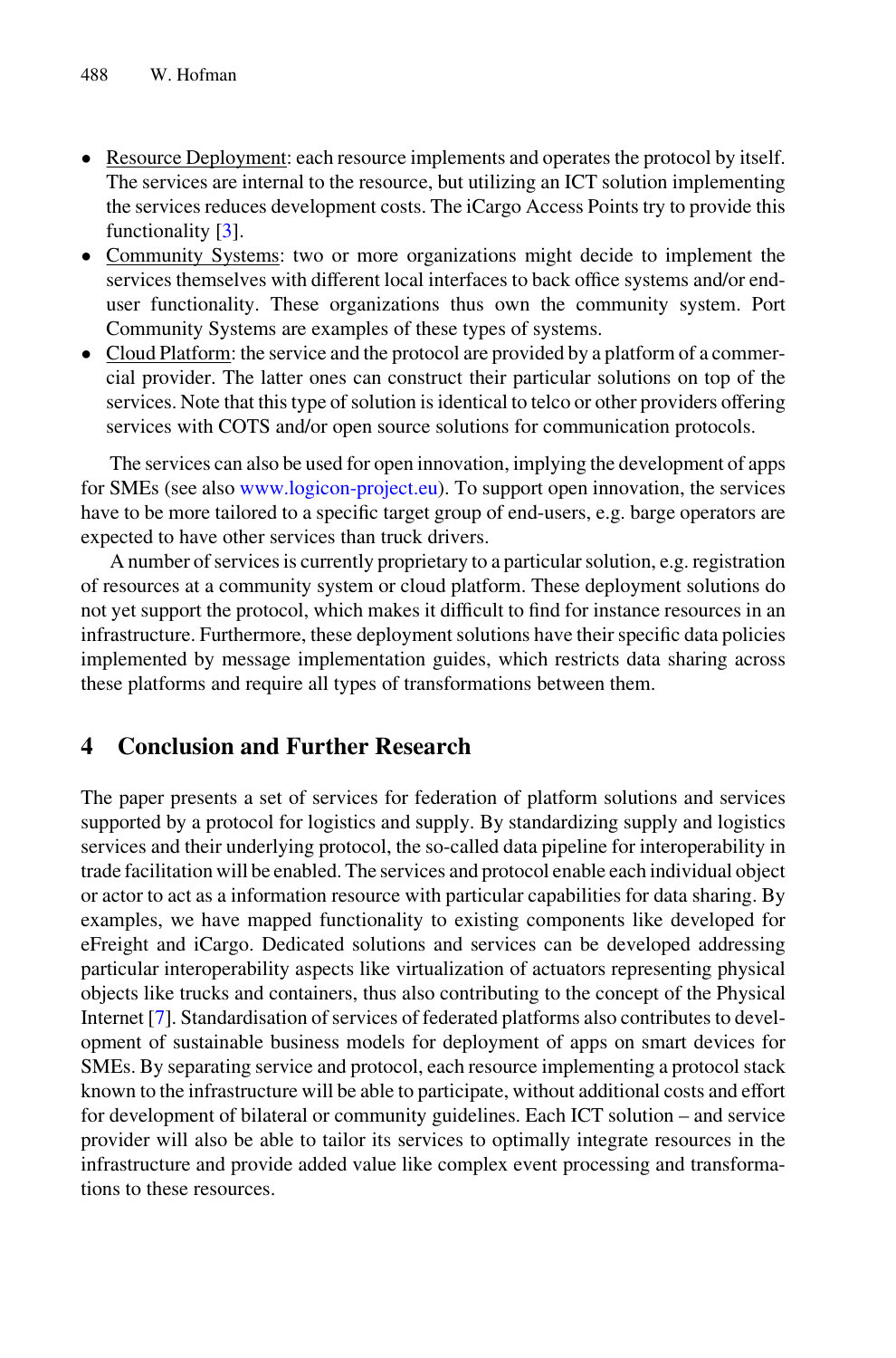<span id="page-10-0"></span>The solutions provided by this paper need to be developed further, including construction of low cost connection to the federation of platforms. We have indicated that lots of existing systems and cloud solutions have a role in implementing the services. Federation of platforms requires additional research into the business models of these platforms, like a sustainable business model of community systems. Not yet, all identified services are fully supported by software solutions.

**Acknowledgements.** The content of this paper is based on research and development in EU FP7 SEC Cassandra, EU FP7 SEC CORE, EU FP7 INFSO iCargo, EU FP7 INFSO Logicon, several other projects for data sharing in logistics and supply chains, and discussions in various fora like ALICE on the subject of seamless interoperability.

## **References**

- 1. Klievink, B., Van Stijn, E., Hesketh, D., Aldewereld, H., Overbeek, S., Heijmann, F., Tan, Y.-H.: Enhancing visibility in international supply chains: the data pipeline concept. Int. J. Electron. Gov. Res. **8**(4), 14–33 (2012)
- 2. Hofman, W., Bastiaansen, H.: A global IT infrastructure improving container security by data completion. In: ECITL, Zaragoza, Spain (2013)
- 3. Dobler, M., Schumacher, J.: A pan-european ecosystem for intelligent cargo and its impact on emission reduction. In: Transport Research Arena 2014, Paris (2014)
- 4. Erl, T.: Service Oriented Architecture Concepts, Technology and Design. Prentice-Hall, Upper Saddle River (2005)
- 5. Heath, T., Bizer, C.: Linked data evolving the web into a global data space. In: Synthesis lectures on the Semantic Web: Theory and Technology, Morgan & Claypool Publishers (2011)
- 6. Hofman, W., Rajagopal, M.: A technical framework for data sharing. J. Theoreticla Appl. Electron. Commer. **9**(3), 44–57 (2014)
- 7. Montreuil, B., Meller, R.D., Ballot, E.: Physical internet foundations. In: Borangiu, T., Thomas, A., Trentesaux, D. (eds.) Service Orientation in Holonic and Multi Agent Manufacturing Robots, pp. 151–166. Springer, Heidelberg (2013)
- 8. Schonberger, A., Wilms, C., Wirtz, G.: A requirements analysis of business-to-business integration. In: Fakultat Wirschaftsinformatik und angewandte Informatik Otto-Friedrich-Universitat, Bamberg (2009)
- 9. Huemer, C., Liegl, P., Motal, T., Schuster, R., Zapletal, M.: The development process of the UN/CEFACT modeling methodology. In: 10th International Conference on Electronic Commerce (IEC), Innsbruck, Austria (2008)
- 10. Pedersen, J.T.: One common framework for information and communication systems in transport and logistics: facilitating interoperability. In: Golinska, P., Hajdul, M. (eds.) Sustainable Transport. EcoProduction. Environmental Issues in Logistics and Manufacturing, pp. 165–196. Springer, Heidelberg (2012)
- 11. World Customs Organization. WCO Data model cross border transactions on the fast track. World Customs Organization (2010)
- 12. Hofman, W.: Applying semantic web technology to interoperability in freight logistics. In: e-Freight 2011, Munich (2011)
- 13. European Commission. European Interoperability Framework for European public services. European Commission, Brussels (2010)